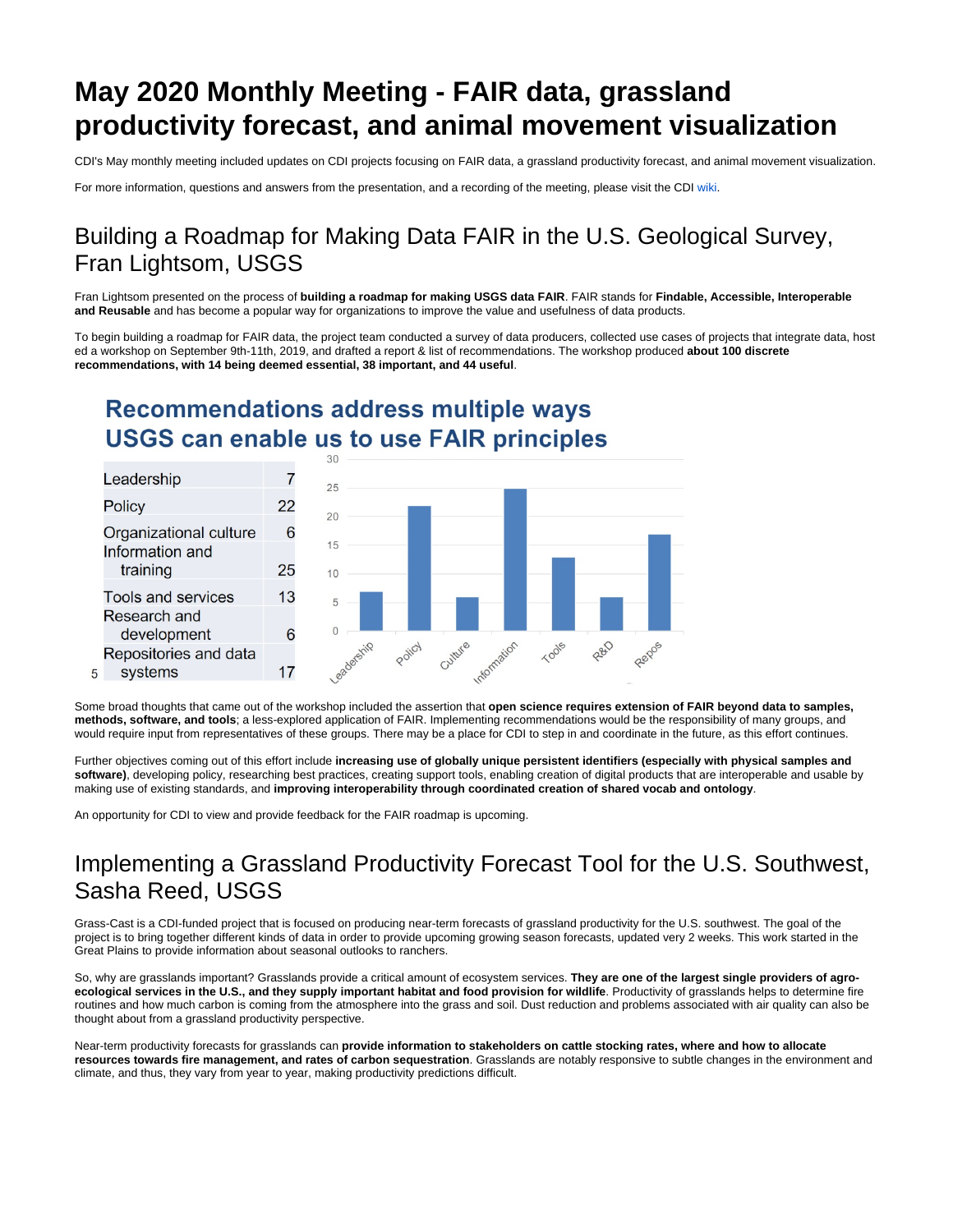

The diagram above outlines the process that informs Grass-Cast for the Great Plains, but the project team wants to expand to include the Southwest region. The Southwest region differs from the Great Plains in that it does not have **the same homogeneous coverage of grasses, meaning that bare ground is often exposed, complicating the interpretation of remotely sensed data**. The Southwest also has a more varied mix of vegetation types, including cacti and shrubs, which needs to be differentiated from grass cover.

The Grass-Cast team aimed to take the same overarching process used in the Great Plains Grass-Cast, but adjust the methods to effectively use Grass-Cast in the Southwest. **First, the team looked at different satellite indices for estimating grassland productivity in the hopes they might better address the challenges of the Southwest**. They found that the previously utilized NDVI (normalized difference vegetation index) greenness index did work well in a lot of places in the Southwest, but not as well in others. These results supported the idea to try newer remote sensing platforms that don't rely on a greenness index, such as SIF (solar induced fluorescence). SIF is a different way of looking at plant activity that uses plant physiology to monitor how electrons are moving trough the photosynthetic chain. The Southwest is different from the Great Plains in that the dry environment means that you can have plants that are green but not very active, making the relationship between greenness and productivity more challenging. Additionally, many Southwestern grasslands have two growing seasons - spring and summer, representing a temporal challenge. Other remote sensing methods examined here were NIRv (near-infrared reflectance of vegetation), a greenness index that hones in specifically on green parts of remotely sensed pixels in images, and SATVI (Soil-Adjusted Total Vegetation Index), which takes into account soil brightness.

The team compared results from these different indices using eddy covariance data, and found that **neither SIF or NDVI provided good results. However, NIRv and SATVI did a good job of predicting grassland productivity for the Southwest, and there is some promise in SIF as a proxy for capturing the timing of the growing season**.

Grass-Cast now plans to incorporate data for the Southwest (Arizona and New Mexico) into the current tool. Ultimately, the team wants to integrate across these different methods and go beyond Arizona and New Mexico. There is a lot of room for collaboration; stay tuned for upcoming workshops and seminars.

GrassCast is available [here.](https://grasscast.unl.edu/)

#### A generic web application to visualize and understand movements of tagged animals, Ben Letcher, USGS

**Tracking and tagging data on individual animals provides key information about movements, habitat use, interactions and population dynamics, and there is a lot of this type of data currently available**. For example, the [Movebank](https://www.movebank.org/cms/movebank-main) database currently has 2 billion observations. Tracking data is expensive and requires time and effort to collect; TAME (tagged animal movement explorer) aims to help **maximize the value of this data and make it easier to interact with these complex data**.

TAME is a data exploration tool in the form of a web application, based on open source libraries. The TAME team's goal is to make TAME as easy to use as possible, and to allow for interaction and exploration of tagging data. Currently, TAME features include:

- 1. Four introduction videos
- 2. A user account system where users can upload their own data, with an option to publish and/or share
- 3. Ability to map observations to color, size, or outline